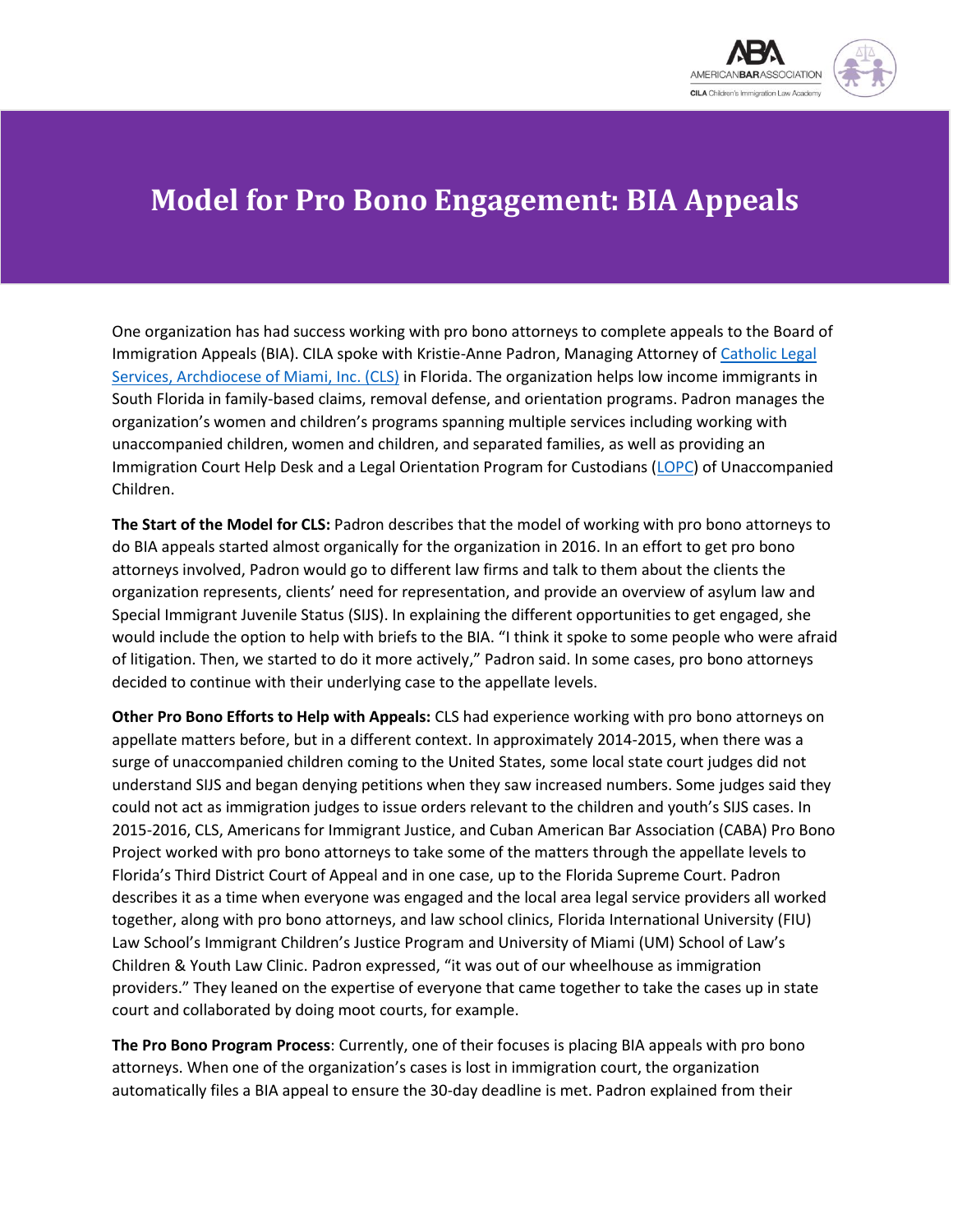experience that "typically, there are eight to fourteen months before briefing will be due, so we file the appeal and have it ready to try and match." The organization adds the case to a spreadsheet, and they draft a summary of what has happened in the case. Then they add the case to all of their lists to recruit. Additionally, when they speak about their cases, they mention these opportunities for pro bono attorneys to get involved. They monitor the cases after the appeal is filed, and CLS works to place the case with a pro bono attorney before they receive the BIA briefing schedule, if possible, so attorneys can start working on getting legal arguments ready.



CLS hosts continuing legal education (CLE) training for pro bono attorneys in October 2019.

The organization has several different pockets of volunteers and ways to get involved. Generally, the organization will recruit pro bono attorneys by reaching out in the AILA South Florida newsletter which goes out weekly, as well as by sending tips and a list of open cases in their own in-house newsletter that goes out about twice a month. The organization also posts other cases for direct representation on the Florida State Bar's [Florida Pro Bono Matters](https://thefloridabarfoundation.org/florida-pro-bono-matters/) and unaccompanied children's cases on [CILA's Pro Bono](http://www.cilacademy.org/pro-bono/pro-bono-matters/)  [Matters for Children Facing Deportation](http://www.cilacademy.org/pro-bono/pro-bono-matters/) platform.

CLS offers monthly pro bono roundtable meetings – previously in-person and now over the phone so they also frequently inform attendees about the opportunities to work on pro bono BIA appeals at those meetings as well. Those meetings often serve as a way to help support and train pro bono attorneys who are newer to practice. The organization has continued to work with law firms and solo practitioners with appellate work experience to help the organization with BIA appeals. Recently the organization has also reached out to the appellate section of the Florida bar to seek engagement.

For this pro bono model, the extent of CLS's support to pro bono attorneys varies depending on the experience level of the individual pro bono attorney. In one case, CLS has acted as co-counsel, and in another case, one of their very experienced pro bono attorneys has served as a volunteer mentor. In other cases, firms have essentially ghost-written the BIA appeal briefs for the organization. Firms have turned around BIA briefs in quick timeframes with the organization filling in some facts and answering a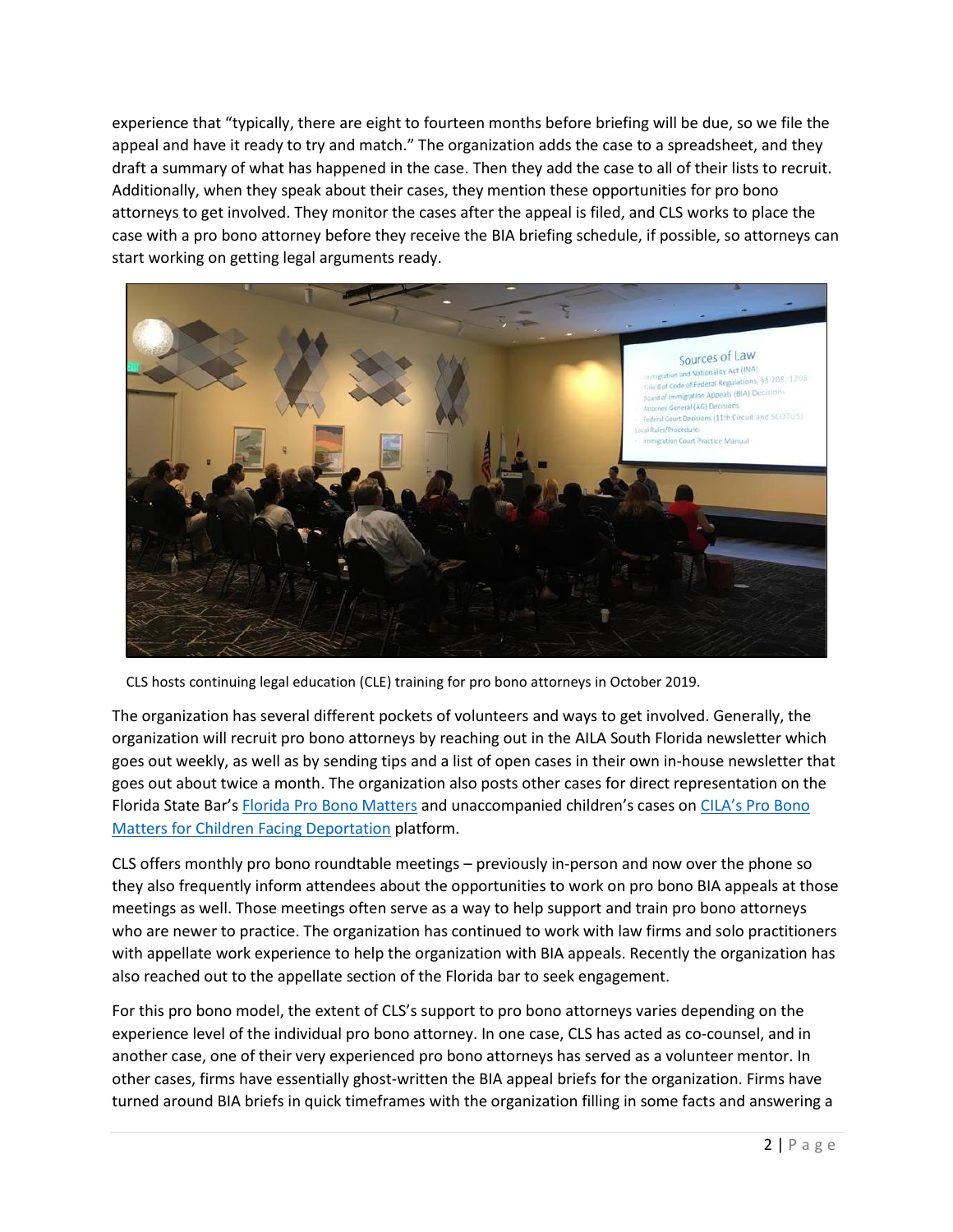few immigration questions along the way. Some attorneys work closely with the organization, and others work more independently.

Padron explained they have a few recorded trainings, a BIA appeals training created by their AILA chapter and several on asylum law that they offer to their pro bono attorneys. Additionally, she will talk with attorneys one-on-one regarding some of the main issues at play in the case, whether that be credibility or an issue related to *Matter of A-B-* or *Matter of L-E-A- II*. "We provide some information about the process, some context, so they understand the administrative appeal process. Most of our pro bono attorneys have experience in state and federal court. Many of the cases involve asylum so we go over some asylum law, and we point them in the right direction of the issues so the attorneys are not on a fishing expedition." CLS's involvement throughout the case depends on the experience of the pro bono attorney, but it helps to have someone who can provide an introduction to the case and process, as well as answer some questions along the way.

**The Benefits to the Organization and CLS's Clients:** When CILA asked about the pros and cons of the model, Padron answered, for CLS it has been "all pro – I would love to make the program stronger." She described that it is a good way to involve non-immigration practitioners. "We have worked mostly with attorneys outside of the immigration bar. I think some may be hesitant to take an asylum case that may take two to three years, but an appeal, that is more contained, and we have a better idea of how long it will take."

She elaborated on the advantages this brings to the organization. "The practitioners have a different skill set than ours. They might have paralegals to do cite checks, more resources – rather than it just being me." When Padron first started working at CLS, the organization did not do BIA appeals. The organization did not have capacity for the work. Now the organization works on some BIA appeals inhouse, and the organization has expanded its ability to continue advocating for clients to higher appellate levels with the help of pro bono attorneys. They have also taken a few of the cases to the 11th Circuit with pro bono assistance either with a pro bono attorney taking the lead on the case or with the help of a pro bono mentor to advise the organization. "We don't have that many, but we have a few experienced attorneys and it has made a big difference. As an organization, we cannot brief every case because we are focused on getting so many new people facing removal proceedings assistance. It is a good backstop for people. We don't want them to get lost in the system."

Generally, when a pro bono attorney volunteers with CLS, the first training is how to communicate with their client, how to work with vulnerable populations and child-centered interviewing skills. In this model, client interaction with the pro bono attorney is pretty minimal as the organization continues to communicate with the child to keep them posted on their case's status. The pro bono attorney's involvement is predominantly focused on reading the transcript and doing the heavy lifting legally to write the brief.

**Impact of the Current Times on the Model:** "With immigration law in the news so much these days, we also market to people who want to help hold the agency accountable for arbitrary decisions. Some people have learned more about how the system works and want to help fight for justice for our clients." Many of our pro bono attorneys through this program have helped our organization elsewhere or by taking on additional appeals. Padron connects the success they have had with the people, the pro bono attorneys they have worked with for this model of engagement. "They get personally engaged and